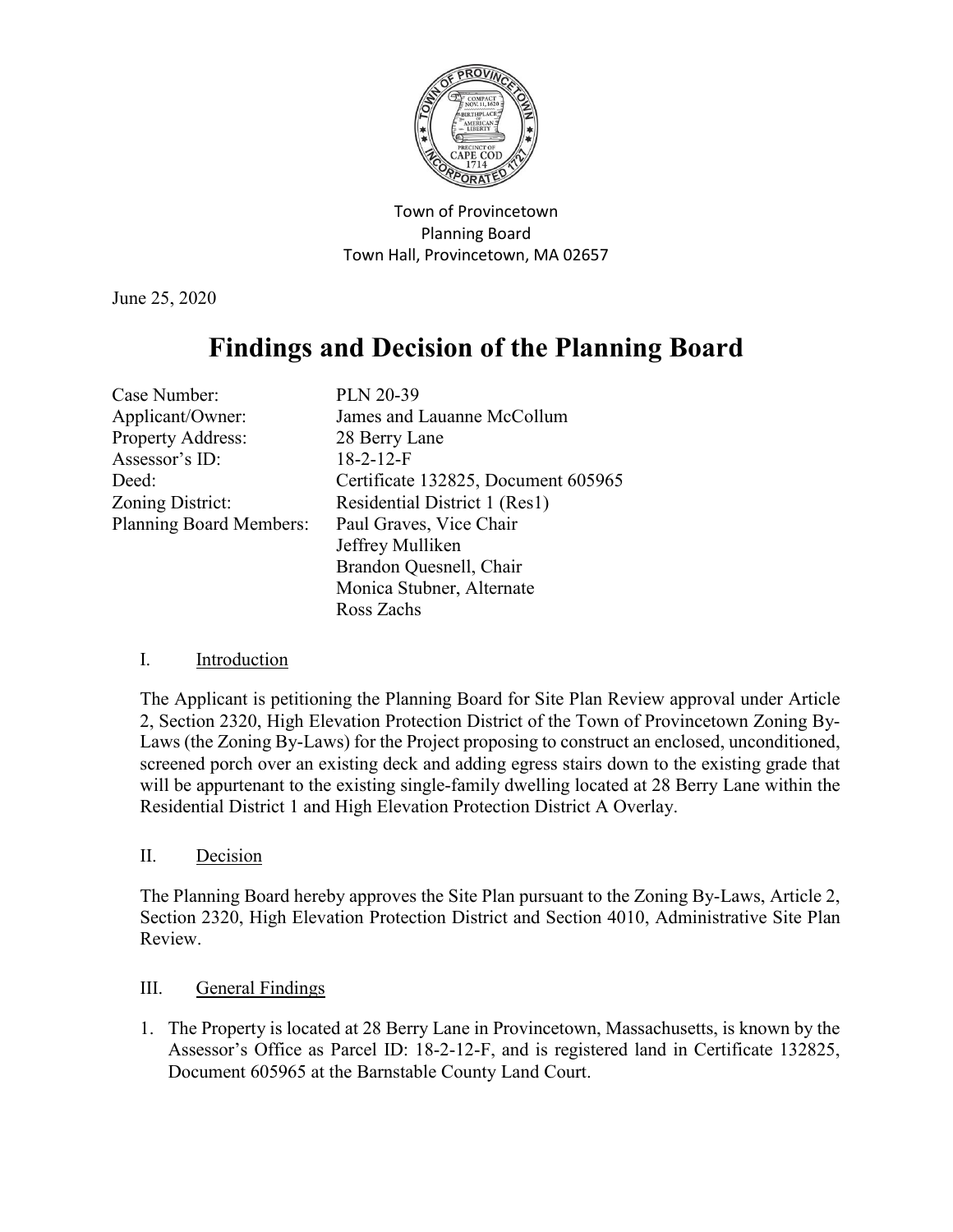- 2. The Property is located in the Residential District 1 (Res1) zoning district and the High Elevation Protection District A Overlay.
- 3. The Property is  $22,929\pm$  sq. ft. in size and is improved with a single-family dwelling.
- 4. Berry Lane is listed as a Private Way.
- 5. The Property is surrounded by Conservation land on all sides excepting the  $120 \pm \text{ft}$ . shared southwestern property boundary with 24 Berry Lane.
- 6. The proposed Project includes the construction of an enclosed, unconditioned, screened porch over an existing deck on the east side of the dwelling and adding egress stairs down to the existing grade within the Property.
- 7. The Applicant submitted a project narrative describing the Project, construction methods, construction timing, proposed lighting, and descriptive narrative of the photographs.
- 8. The Applicant submitted photos showing winter-time views of the existing deck, views from the deck, and views from Berry Lane looking at the deck.
- 9. There were no public comments or letters relating to the Project.
- 10. The Board held a public hearing on April 23, 2020. Note that the hearing was held virtually in accordance with Governor Baker's March 12, 2020 Order Suspending Certain Provisions of the Open Meeting Law, March 23, 2020 Order imposing strict limitation on the number of people that may gather in one place, and Chapter 53 of the Acts of 2020. The Applicant and presented the Project. A presentation was made and the Board provided an opportunity for all those attending the public hearing to be heard.
- 11. The applicant submitted plans and renderings of the Project and the Planning Board members had sufficient time to review the plans prior to the hearing. Plans included:
	- a. Plan entitled "Plan of Land" prepared by William N. Rogers Professional Engineers and Land Surveyors for James & Luanne McCollum in one sheet (11x17) dated December 1993, scale as depicted, and certified by William N. Rogers II, PLS No. 28410.
	- b. Plan set with no title block, uncertified, in 1 sheet  $(11x17)$ , undated at a scale as depicted, showing the plan view, east, north, and south profiles with elevations, and a rendering of the screened deck and stairs from a bird's eye view.
- IV. Applicable Law, Decision Criteria, and Specific Findings:
- A. Site Plan Review under Article 2, Section 2320, High Elevation Protection District, C. Special Regulations for HEP Districts A and B.

*2. In its Site Plan Review, the Planning Board shall apply the following additional standards:*

- *a. Placement of buildings, structures, or signs shall not detract from the site's scenic qualities and shall blend with the natural landscape.*
- *b. Building sites shall be directed away from the crest of hills in order to preserve the visual and physical integrity of the dune unless such siting shall be more detrimental to the physical integrity of the dune.*
- *c. Developments for more than one structure shall incorporate variable setback and multiple orientation.*
- *d. Foundations shall be constructed to reflect natural slope of the terrain; excessive support members or mechanical systems shall be covered and screened.*
- *e. Landscaping shall consist primarily of native trees and plants.*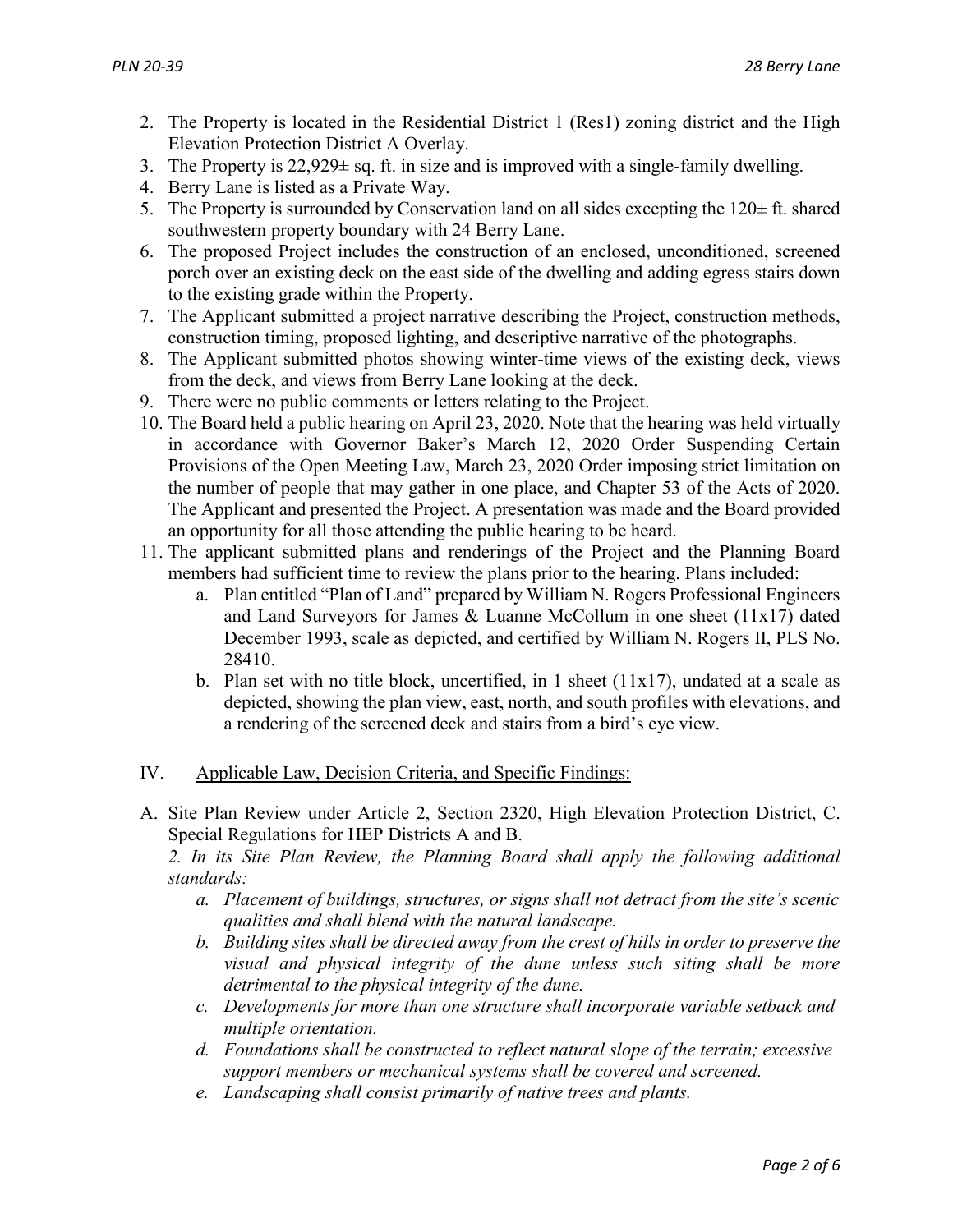- *f. Retaining walls shall be screened with appropriate materials.*
- *g. Any grading or earth-moving shall be planned and executed in such a manner that final contours are consistent with existing terrain both on and adjacent to the site.*
- *h. Utilities shall be constructed and routed to minimize detrimental effects on the visual setting.*
- *i. Storage of petroleum products shall be placed on a diked impermeable surface.*
- *j. All run-off from impervious surfaces shall be recharged on site by being diverted to storm water infiltration basins designed to handle a 25-year storm and covered with natural vegetation.*
- *k. No area totaling 2000 square feet or more on any parcel or contiguous parcels in the same ownership shall have existing vegetation clear-stripped or be filled 6 inches or more so as to destroy existing vegetation unless special controls are approved to control run-off, avoid erosion, and either a constructed surface or cover vegetation provided and mulched by end of August. No such areas shall remain through the winter without plant material cover.*

The Planning Board hereby finds the following:

- a) That the Project proposes placing an enclosed screened porch over a portion of the existing deck on the east side and adjacent to the single-family dwelling and adding wood egress stairs such that the architectural style of cedar shingles, removable screens, existing vegetation within the Property, distance to Property boundaries and adjacent Conservation land provide ample screening, such that the Project will not detract from the site's scenic qualities and blends with the natural landscape.
- b) That the Project's location is over a portion of the existing deck and adjacent to the east side of the existing building such that it is away from the crest of hill, located to the southwest, and preserves the visual and physical integrity of the dune.
- c) That the standard does not apply where the Project is not a development for more than one structure.
- d) That the Project proposes minimal footings for the proposed egress stairs that are designed to reflect the natural slope of the terrain and where support members are made of wood to minimize visual appearance.
- e) That this standard is not applicable where no removal of existing vegetation and no landscaping is proposed in order to maintain the existing natural appearance of this portion of the Property.
- f) That this standard is not applicable where no retaining walls are proposed.
- g) That the Project minimizes grading or earth-moving to excavating only the sand necessary to install the footings required for the egress stairs and is proposed to be executed in such a manner that maintains the existing terrain both on and adjacent to the site.
- h) That this standard is not applicable where no utilities are proposed outside the structure.
- i) That this standard is not applicable where no storage of petroleum products is proposed.
- j) That the Project will not result in significant additional impervious surfaces as the footings for the proposed stairway have minimal surface area; the enclosed, screened porch is approximately 12 ft. by 8 ft. in size and will remain pervious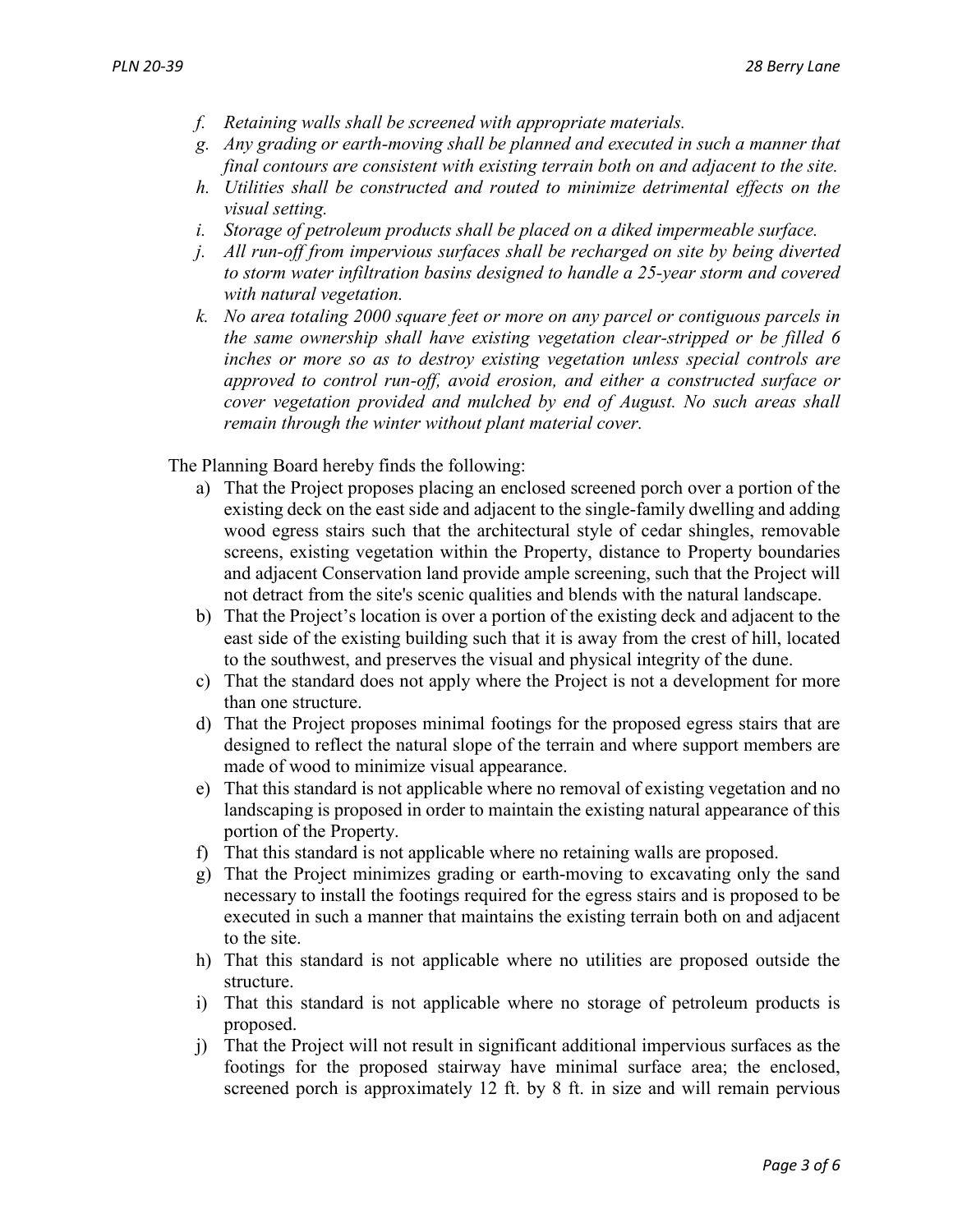underneath; and the Project is located approximately  $30\pm$  ft. from the nearest property boundary, such that the drainage infiltration capacity will be maintained within the Property.

k) That this standard is not applicable where no vegetation clearing or fill is proposed.

#### B. Site Plan Review under Article 4, Section 4035, Review Criteria:

*In its review of the site plan, the Planning Board shall consider the following:*

- *a. That the plan is in accordance with the Provincetown Zoning By-Laws and is consistent with the goals of the Local Comprehensive Plan.*
- *b. That the plan meets the design requirements outlined in Section 4163.*
- *c. That the plan shall address the requirements of Section 5331.*
- *d. Protection of public amenities and abutting properties through the mitigation of any detrimental impacts of any proposed use;*
- *e. Protection of unique, natural, scenic, or historic features of the site,*
- *f. The safety and convenience of pedestrian and vehicular movement within the site, and in relation to rights-of-way and properties in proximity to the site;*
- *g. Protection of the public health and safety within and adjacent to flood hazard areas;*
- *h. That the plan shall conform to the Illumination Standards of Section 3430 Illumination.*

The Planning Board hereby finds the following:

- a) That the Project is in accordance with the Provincetown Zoning By-Laws and is consistent with the Economic Development Goals of the Local Comprehensive Plan where the Project locates development so as to preserve Provincetown's environmental and cultural heritage, minimize adverse impacts, and enhance the quality of life.
- b) That the Project meets the design requirements outlined in Section 4163 as described herein.
- c) That the Project does not require a Development Impact Statement where the scope of the project and the characteristics of the location do not indicate a need, and therefore the requirements of Section 5331 have been adequately addressed.
- d) That the Project's size and scope within a single-family dwelling protects adjacent public Conservation land and abutting properties by avoiding detrimental impacts and maintaining existing residential uses consistent with the Res1 Zoning District.
- e) That the Project's size and scope protects the unique, natural, scenic, and historic features adjacent to the site by avoiding detrimental impacts.
- f) That the Project maintains the existing safety and convenience of pedestrian and vehicular movement within the site, and in relation to rights-of-way and properties in proximity to the site.
- g) That this standard is not applicable where there are no flood hazard areas within the Property.
- h) That the Project conforms to the Illumination Standards of Section 3430 Illumination where this Decision conditions proposed exterior lighting on the screened porch or stairs to be mounted not more than 15 feet high and to be dark sky compliant so as not to create light overspill onto adjacent premises or roadways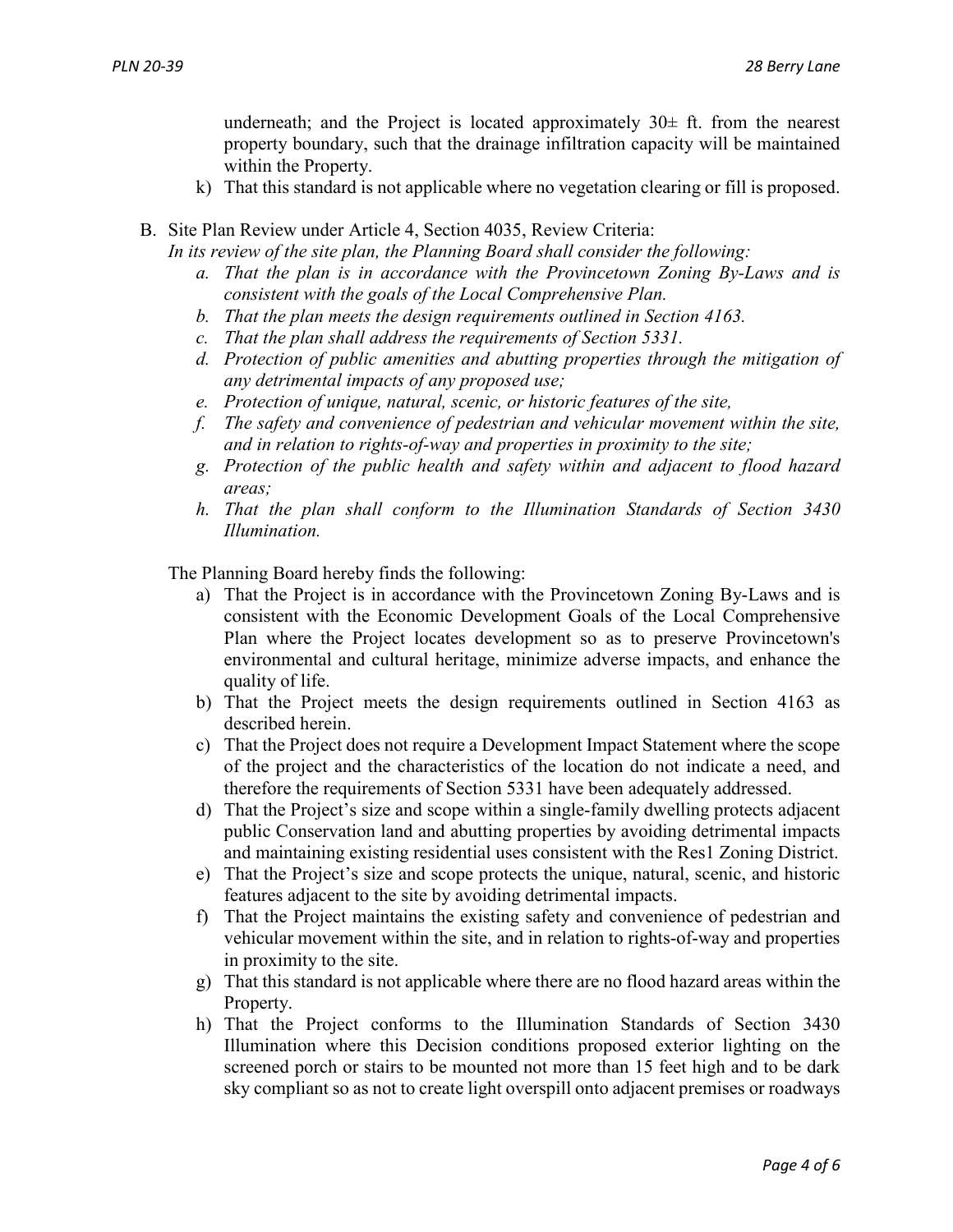or cast observable shadows, and so that it does not create glare from unshielded light sources where the following are met:

- a. No internally illuminated signs are proposed on the Property.
- b. No externally illuminated signs are proposed on the Property.
- c. Exterior lighting fixtures will be mounted not more than 15 feet high.
- d. No floodlighting is proposed on the Property.
- C. Site Plan Review under Article 4, Section 4163, Residential Design Standards: *In its review of the site plan, the Planning Board shall require that the following minimum standards be met if applicable. The Planning Board may waive any design standard which would be unreasonable to enforce due to the peculiarities of the site or size of the development.*
	- *1. Ways within the site shall not intersect another way without the site or street outside the site at less than sixty degrees.*
	- *2. Curb radii at street intersections shall not be less than twenty-five feet.*
	- *3. The minimum width of traveled surface within the site shall not be less than eighteen feet.*
	- *4. Where unusual topographical conditions exist, the Board may permit center line grades to be up but not greater than twelve percent.*
	- *5. All storm water drainage is to be contained within the site in a manner acceptable to the Planning Board.*
	- *6. In new construction utility service shall be underground.*
	- *7. Surfaces of parking area should be suitable for the purpose planned.*

The Planning Board hereby finds the following:

- 1) That this standard is not applicable where no ways are proposed.
- 2) That this standard is not applicable where no new intersections are proposed.
- 3) That this standard is not applicable where no new traveled surfaces are proposed.
- 4) That this standard is not applicable where no new traveled surfaces are proposed.
- 5) That the Project will not result in significant modification to water drainage where the additional impervious surfaces from the footings for the proposed stairway have minimal surface area; the enclosed, screened porch is approximately 12 ft. by 8 ft. in size and will remain pervious underneath; and the Project is located approximately  $30\pm$  ft. from the nearest property boundary, such that the drainage infiltration capacity will be maintained within the Property.
- 6) That this standard is not applicable where no new utility service is proposed.
- 7) That this standard is not applicable where no new parking is proposed.
- D. Waivers. No waivers were requested as part of the Application.